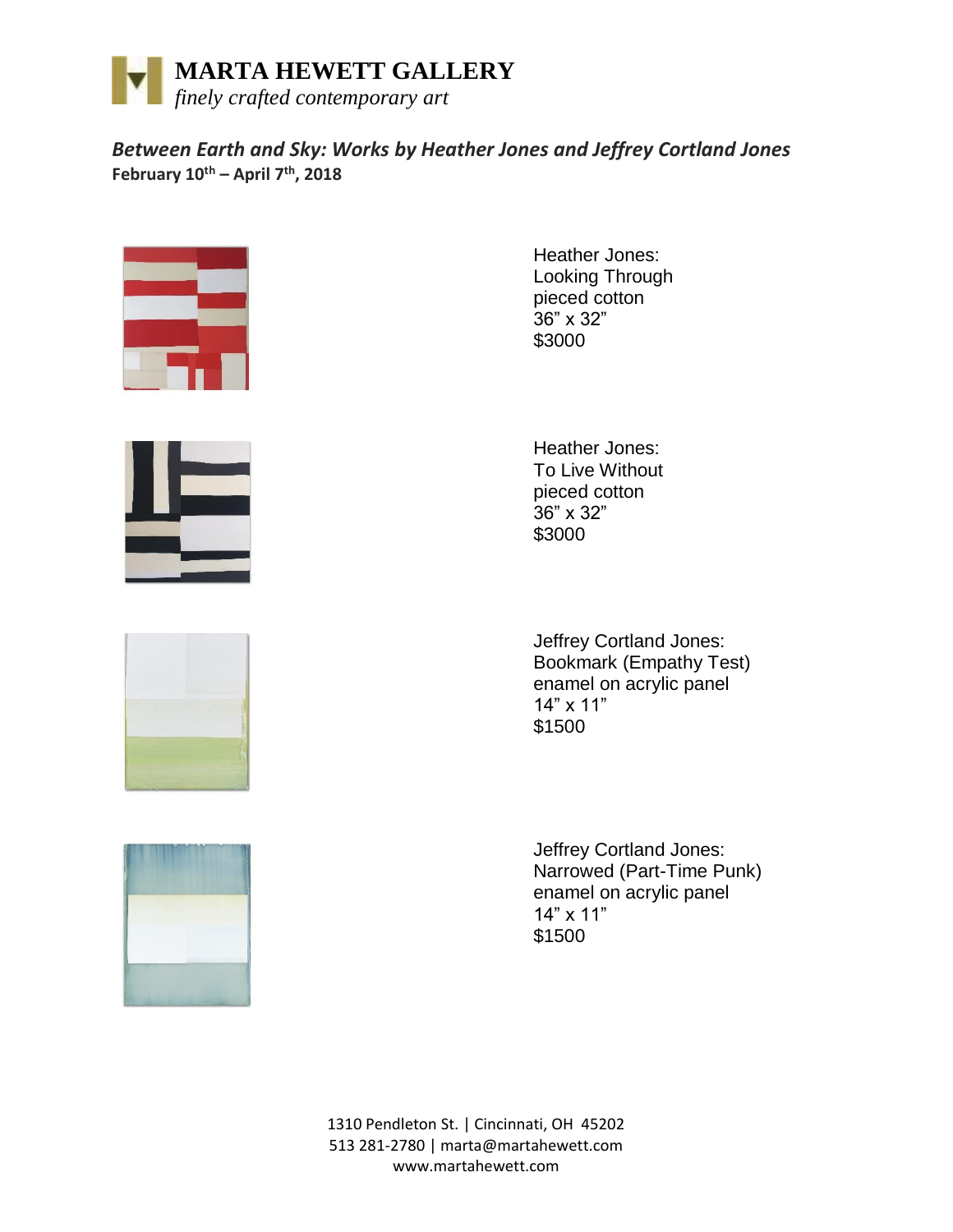



Jeffrey Cortland Jones: Burnside (Northern Portrait) enamel on acrylic panel 14" x 11" \$1500



Jeffrey Cortland Jones: Delay (Hanging Garden) enamel on acrylic panel 14" x 11" \$1500



Jeffrey Cortland Jones: Fail (Cinematic Cut) enamel on acrylic panel 14" x 11" \$1500



Jeffrey Cortland Jones: Faith (Picture Tour) enamel on acrylic panel 14" x 11" \$1500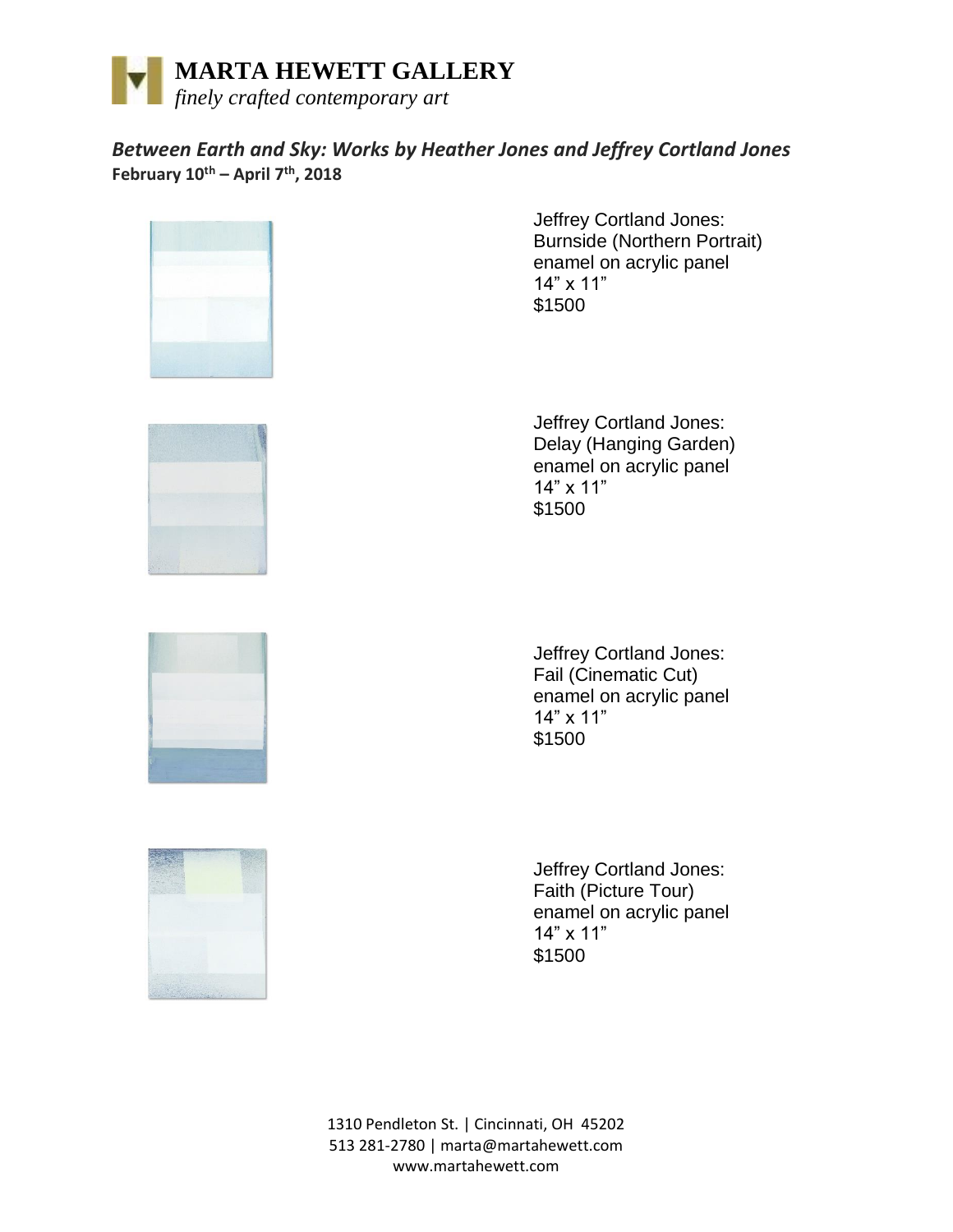



Jeffrey Cortland Jones: Remits (Jersey Barrier) enamel on acrylic panel 14" x 11" \$1500



Jeffrey Cortland Jones: Shoegazer (In the Flat Field) enamel on acrylic panel 14" x 11" \$1500





Jeffrey Cortland Jones: Single (Photek) enamel on acrylic panel 14" x 11" \$1500

Jeffrey Cortland Jones: Revival (Boy Harsher) enamel on acrylic panel 16" x 20" \$1700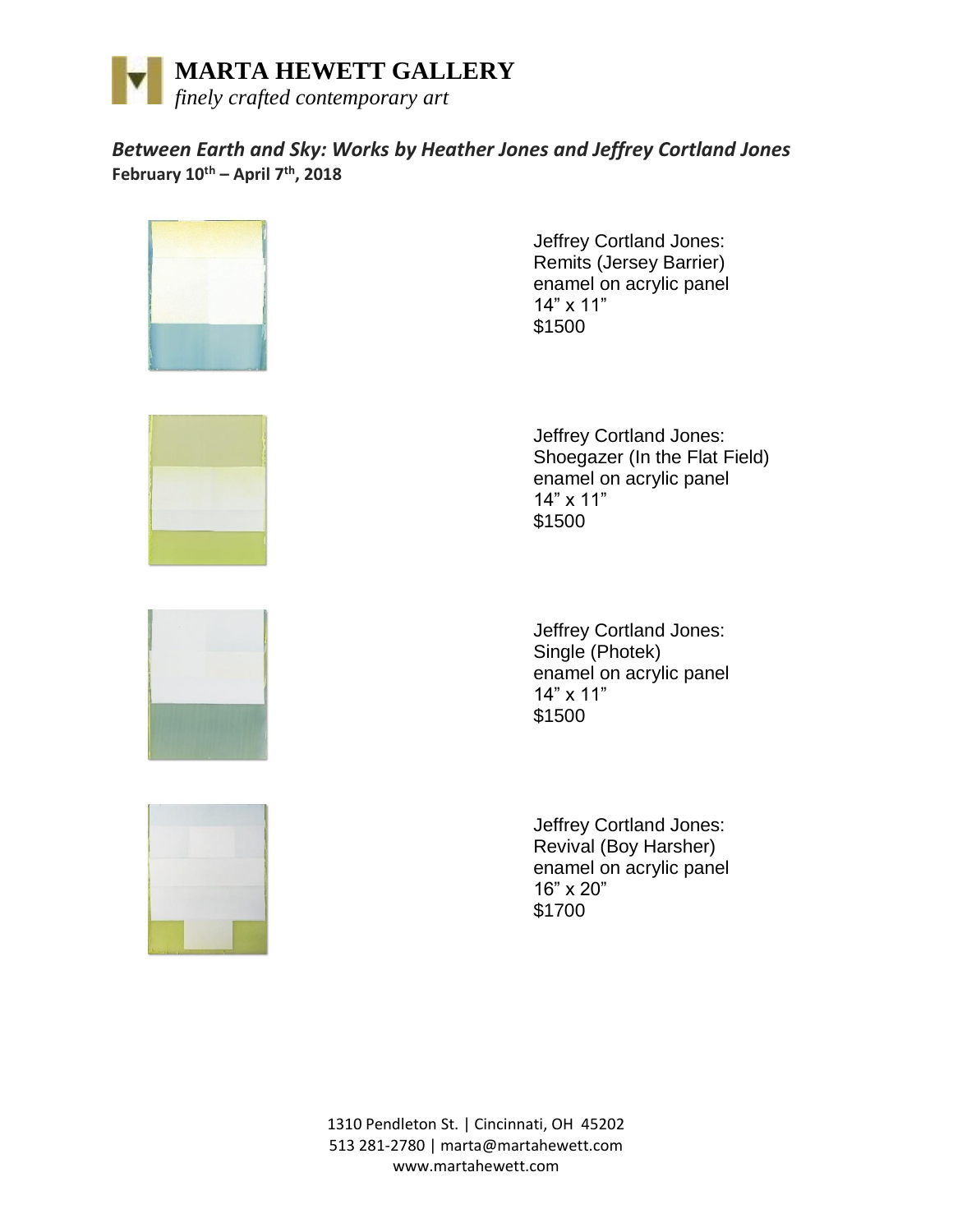



Heather Jones: Let the Light In pieced cotton  $14"$  x 11" \$750



Heather Jones: Don't Run Away pieced cotton 14" x 11" \$750



Heather Jones: Gather Around the Light pieced cotton 14" x 11" \$750



Heather Jones: The Things You Can't Explain pieced cotton 14" x 11" \$750